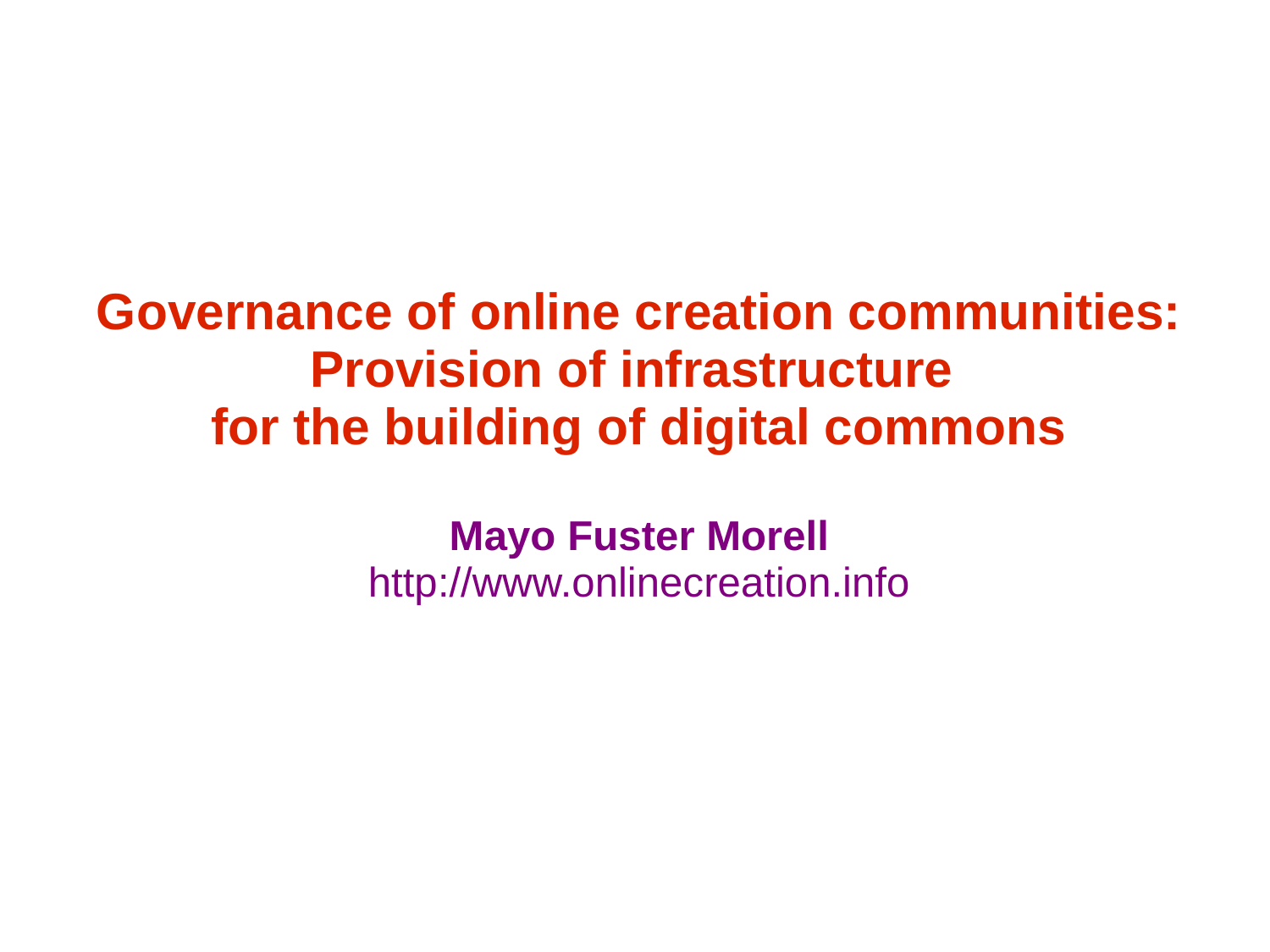### **Online creation communities (OCCs) definition**

are a set of individuals that communicate and collaborate, mainly via a platform of participation hosted on the Internet with the common goal of knowledge-making and sharing integrated into a common resource.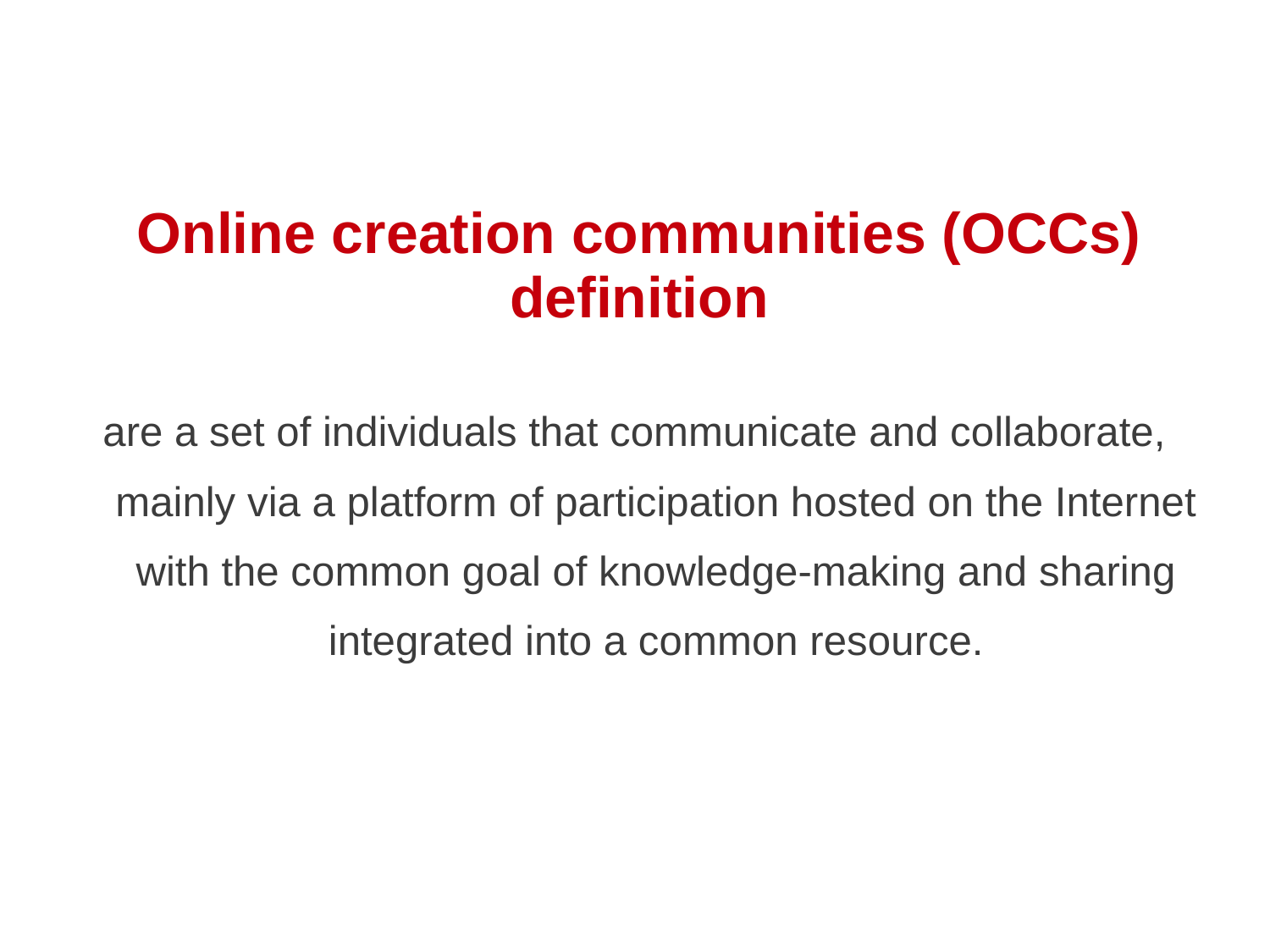## **Exemples**

**Wikipedia** Communitats de software lliure **Wikihow Connexions Wikitravel** Crisis commons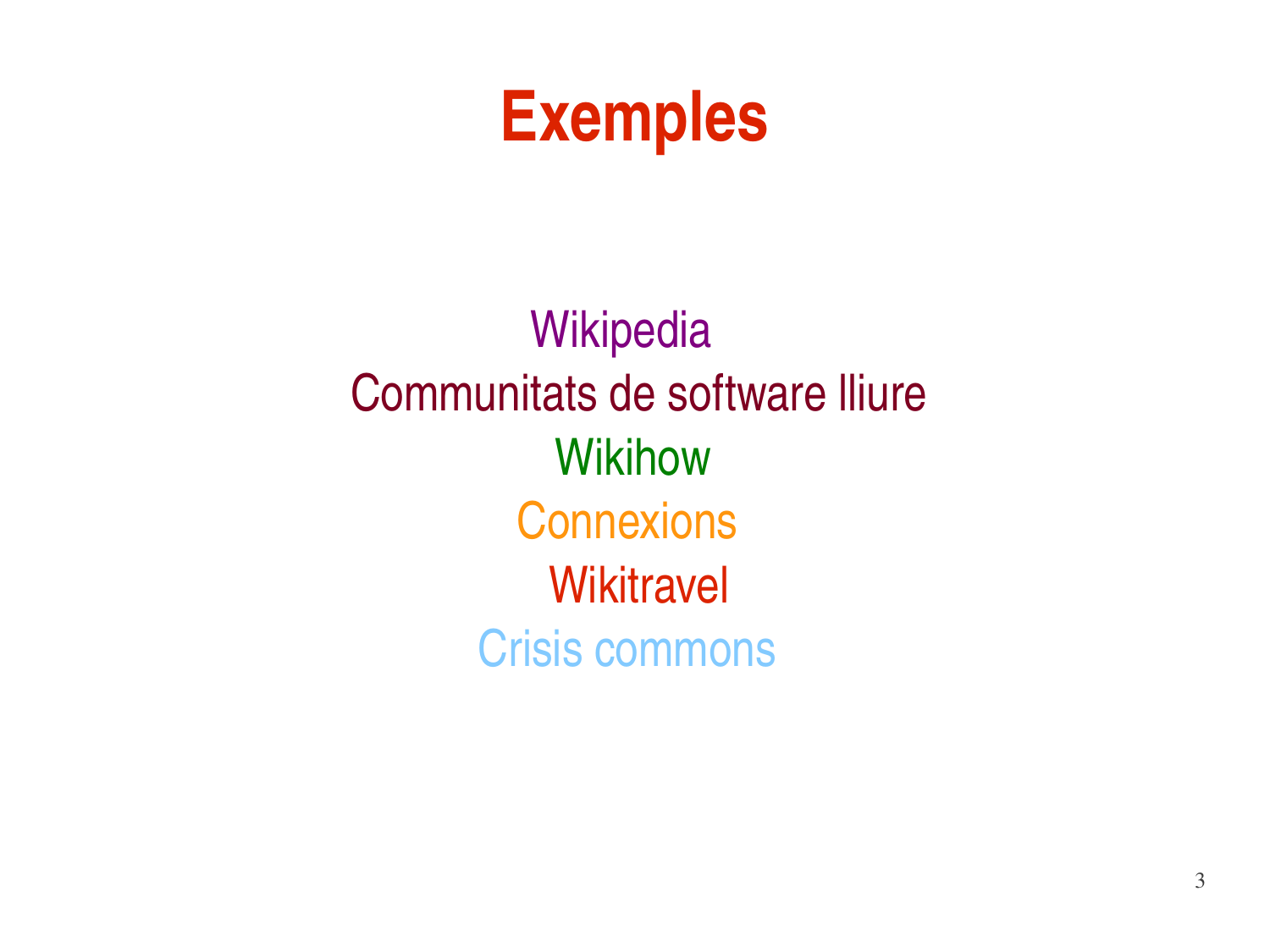Common-based peer production (Yochai Benkler terminology)

*versus*

### Online creation communities

### Build a digital common only under certain governance conditions (to recall Elinor Ostrom tradition)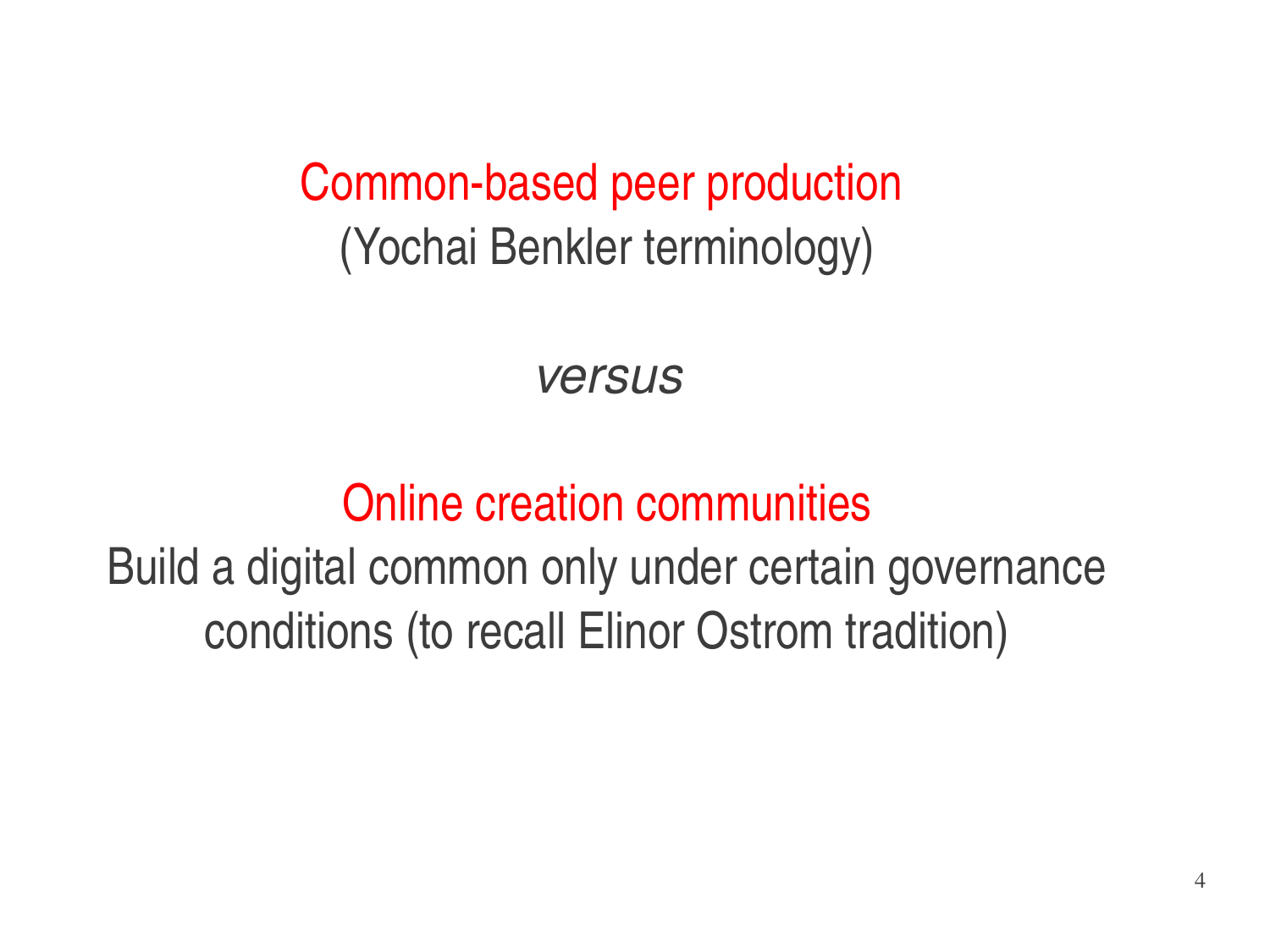## **OCCs governance: Research question**

*How do OCCs organize and govern themselves?*

*Does governance shape the OCCs? Does governance determinate the OCCs "success" in terms of their capacity to increase participation and collaboration in the achievement of their goals?* 

**Analytical process** 



Complexity collaboration at the community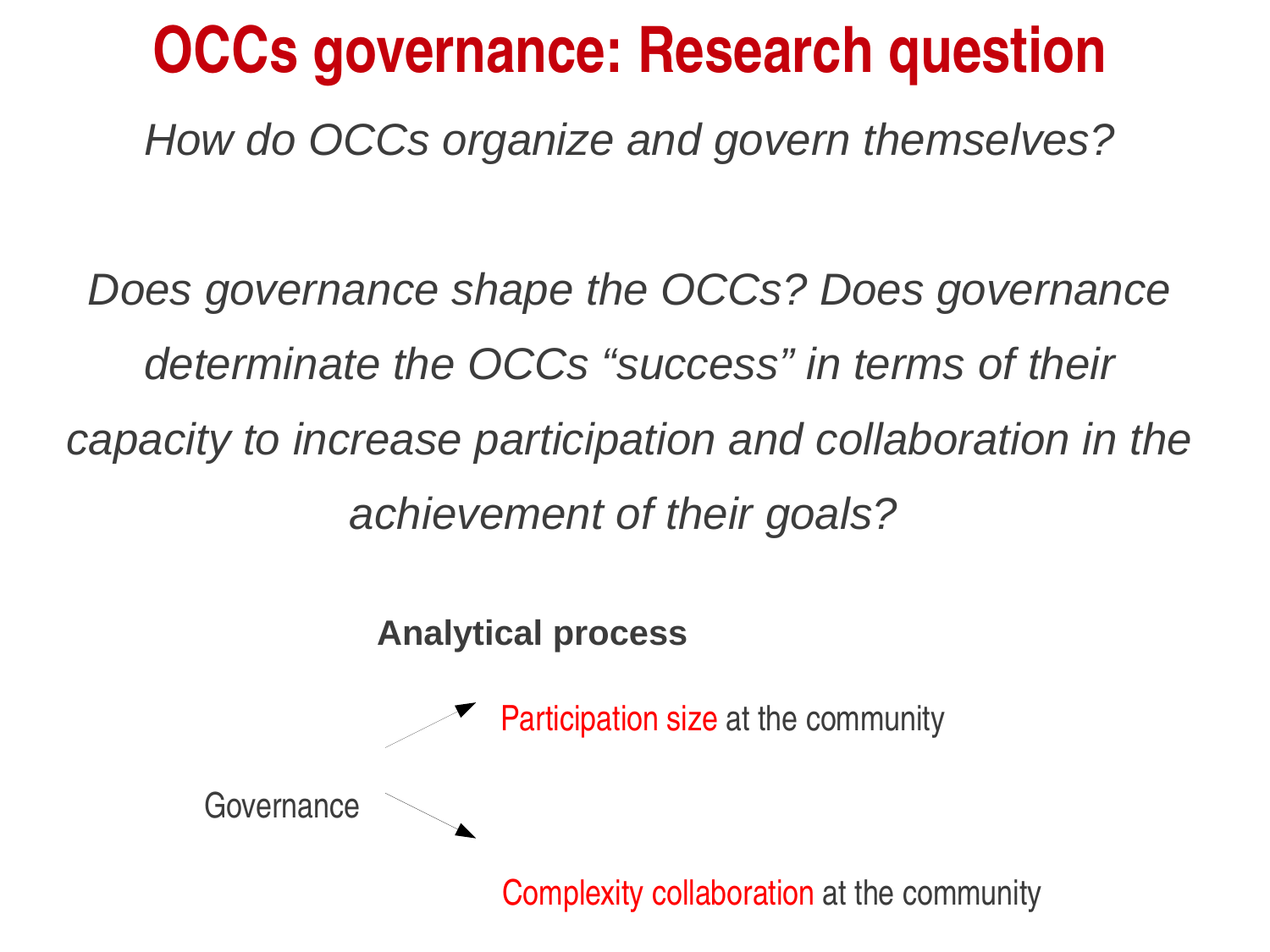### **Main methodological features**

- 1) Large N statistical web analysis of 50 cases
- 2) Four case studies comparison
- Combining online and offline methods
	- Virtual etnography & participative observation Interviews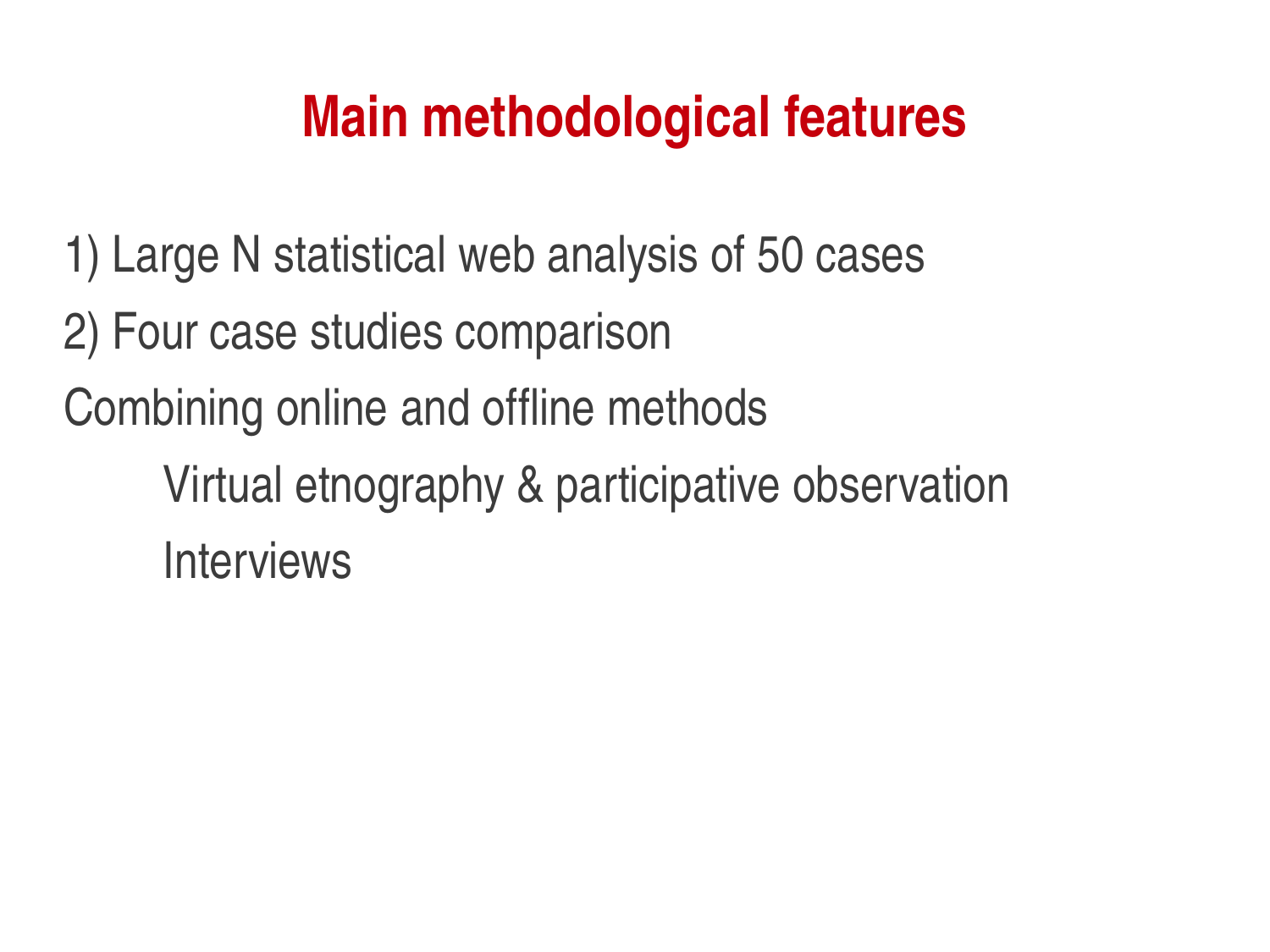

Example: Wikimedia Foundation - Wikipedia

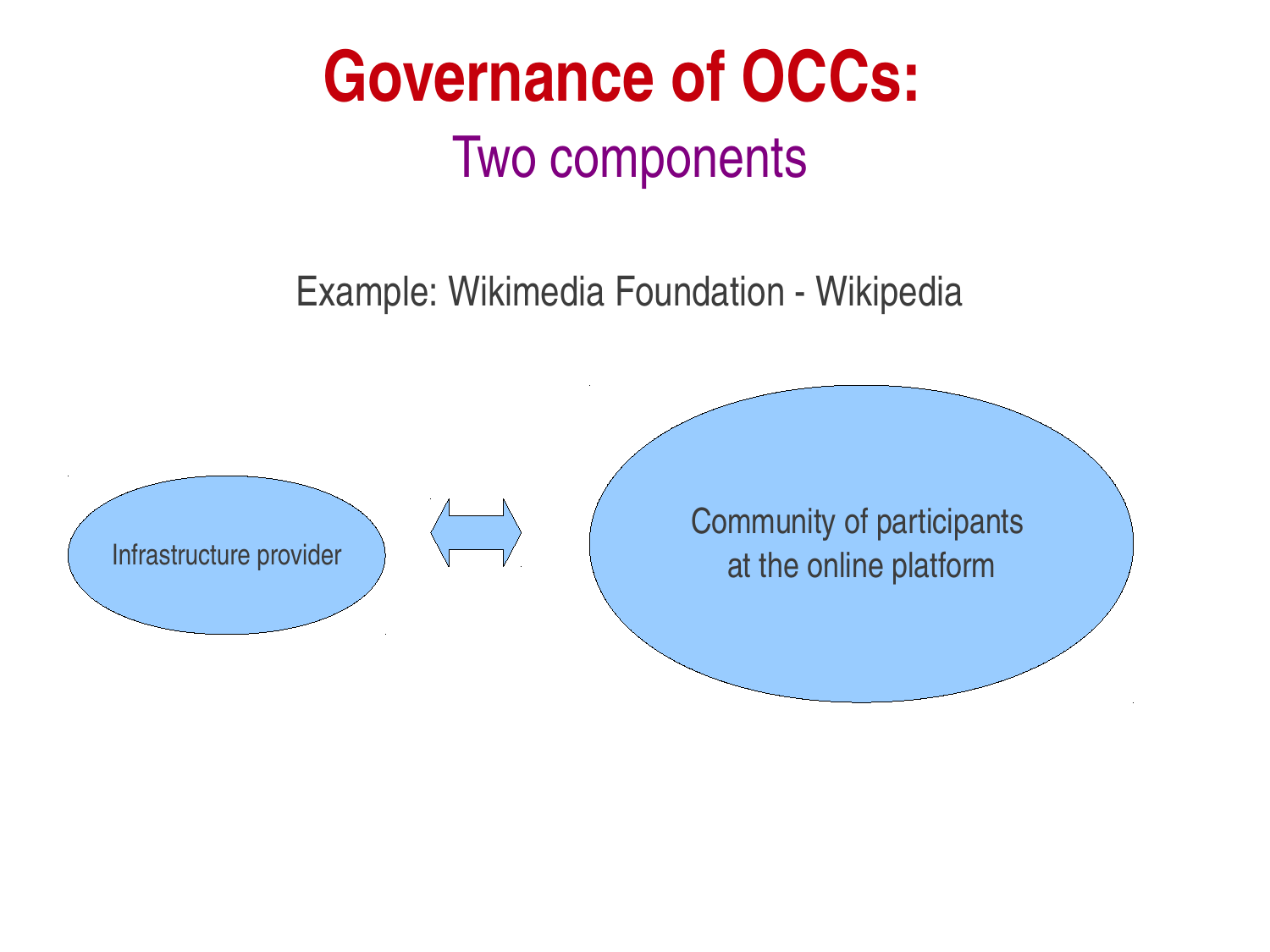## **Infrastructure provision**  one of the key sources of **power**  in **network society**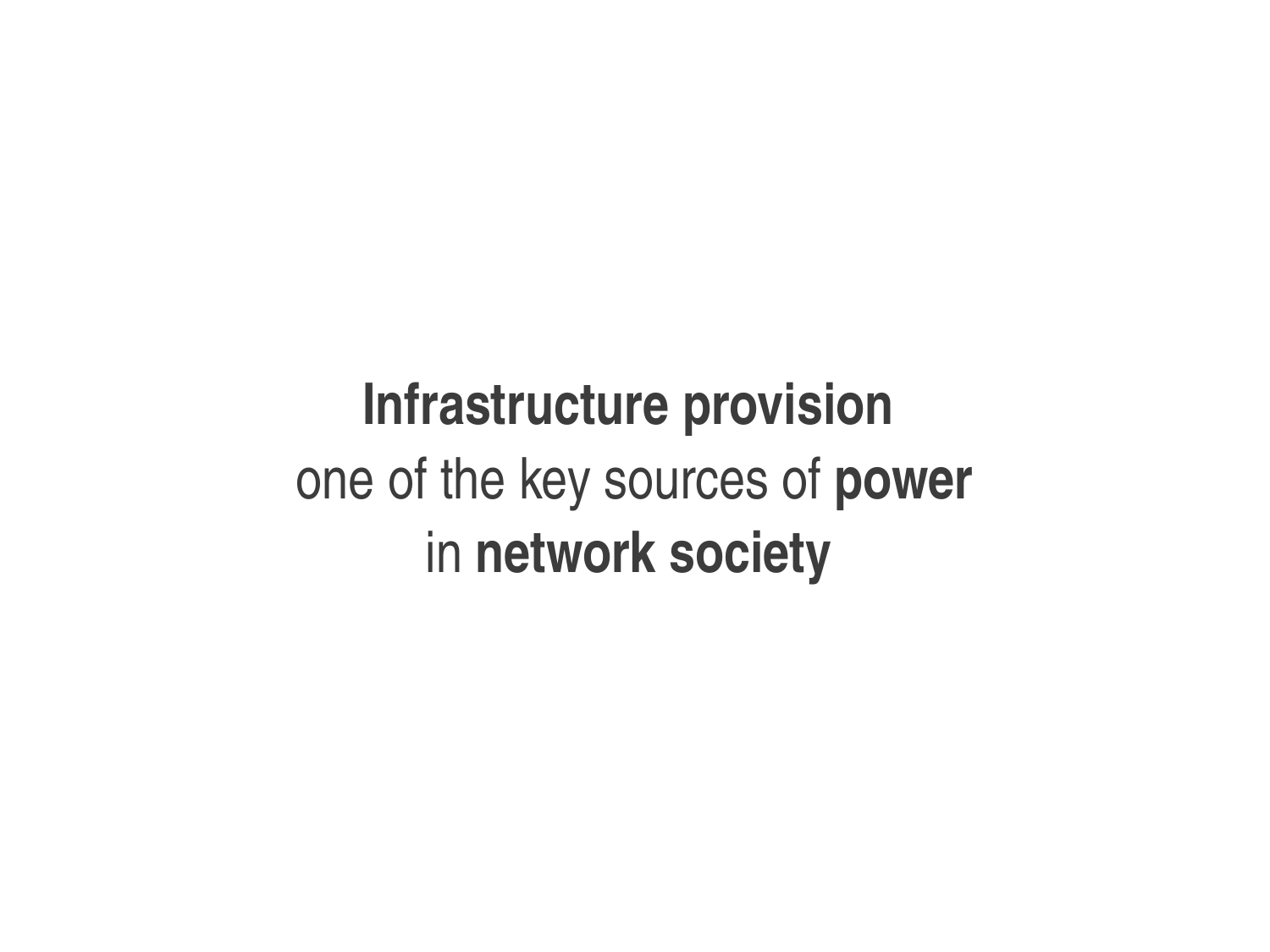## **Dimensions of**

## **OCCs infrastructure governance**

1) Level of community involvement (**self-governance**) and transparency in the **decision-making** (infrastructure provision, rules and policies of participants interaction, among others)

2) Level of **freedom and autonomy** of the participants in regards to the infrastructure (embedded in the Intellectual Property regime)

*Black-box* conditions (Proprietary software & copyright license) *versus Netenabler* conditions (Free software & free license)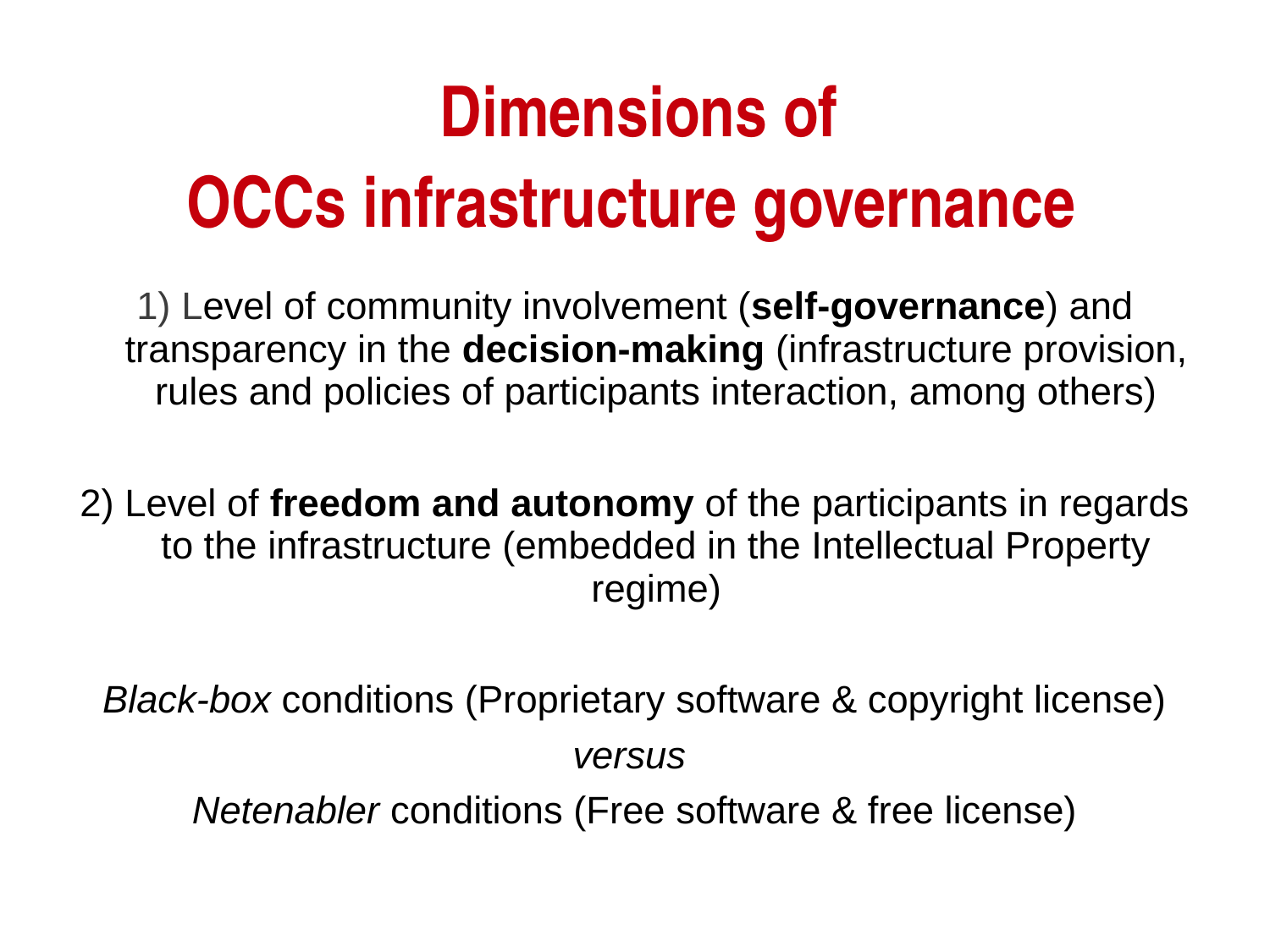### **Dimensions of OCCs infrastructure governance**

### Major Freedom and Autonomy

*(Free software & license)*

  **Closeness Openness** to decision-making (Self-governance)  *(Proprietary software & copyright license)* Dependency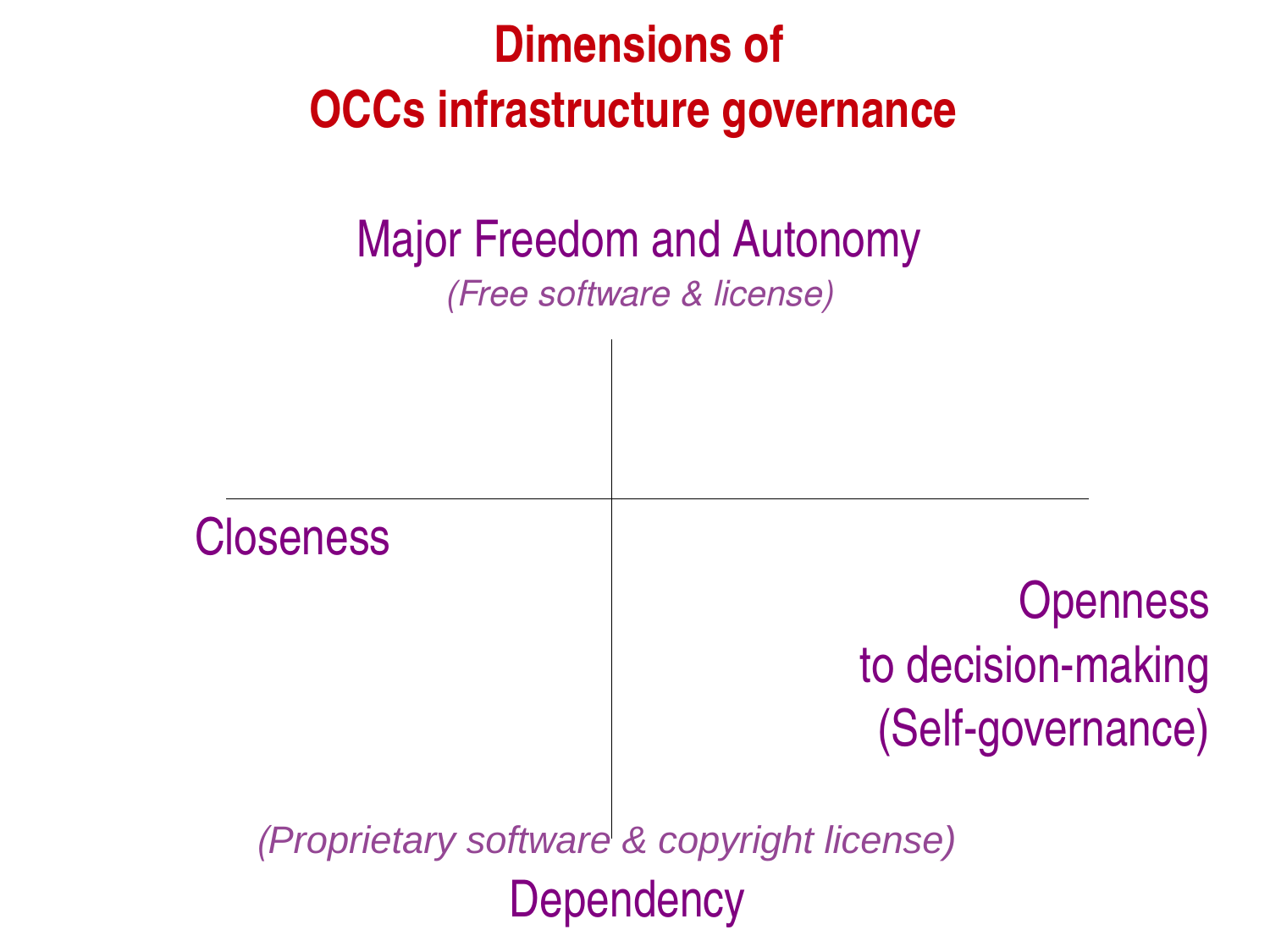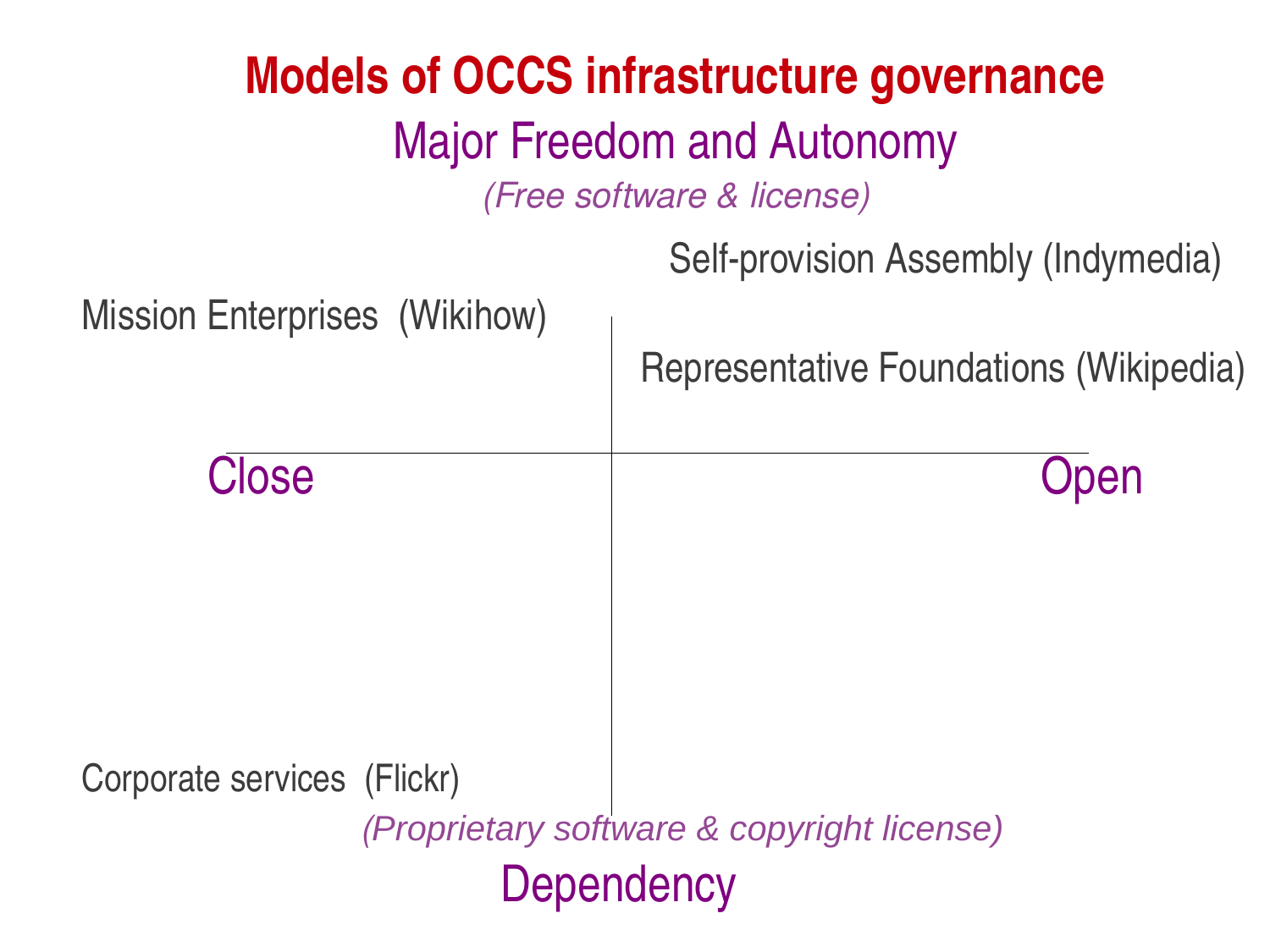How does infrastructure governance shape the communities generated?

Participation size at the community

*Analytical process*

Infrastructure governance

Complexity collaboration at the community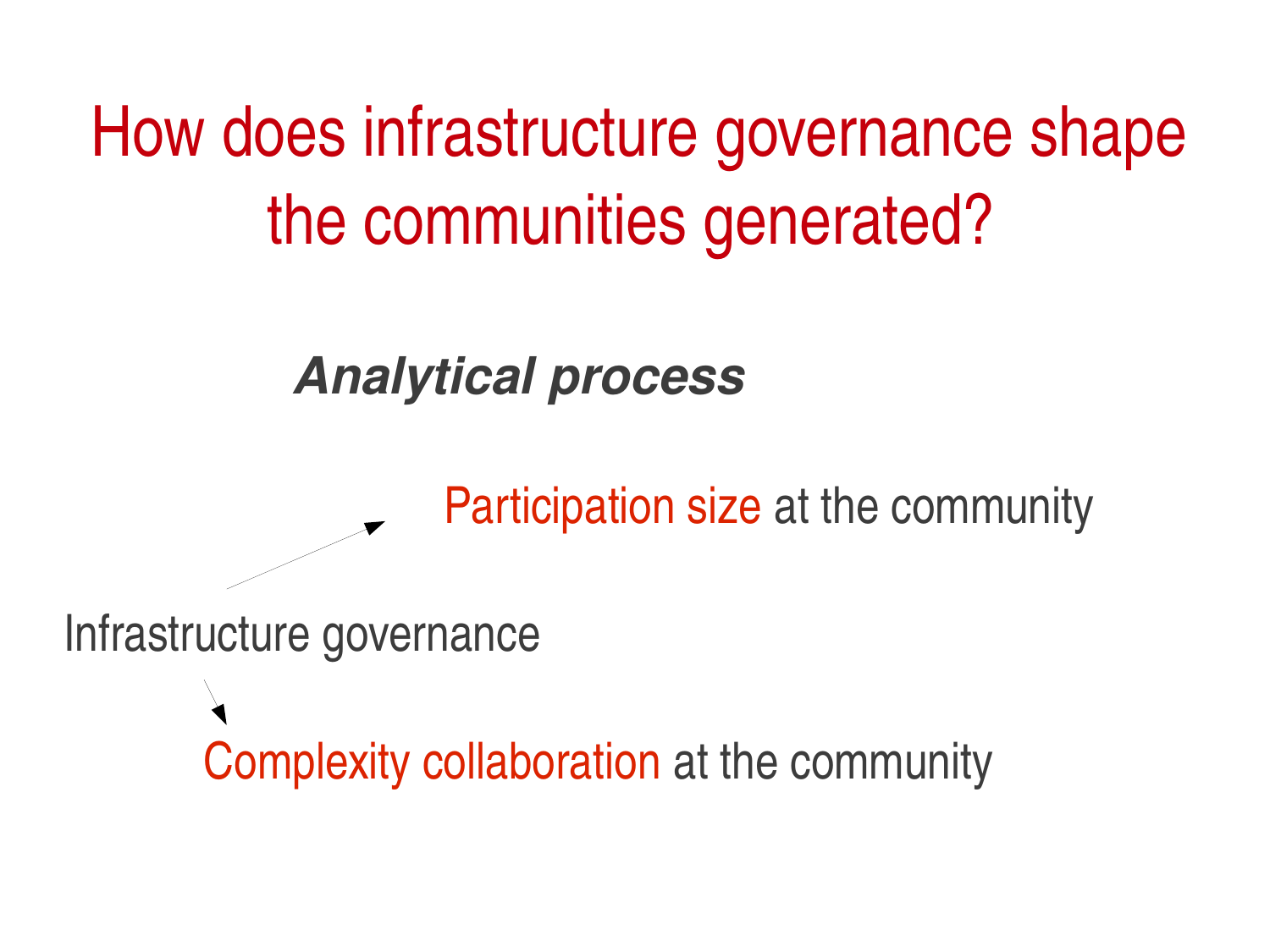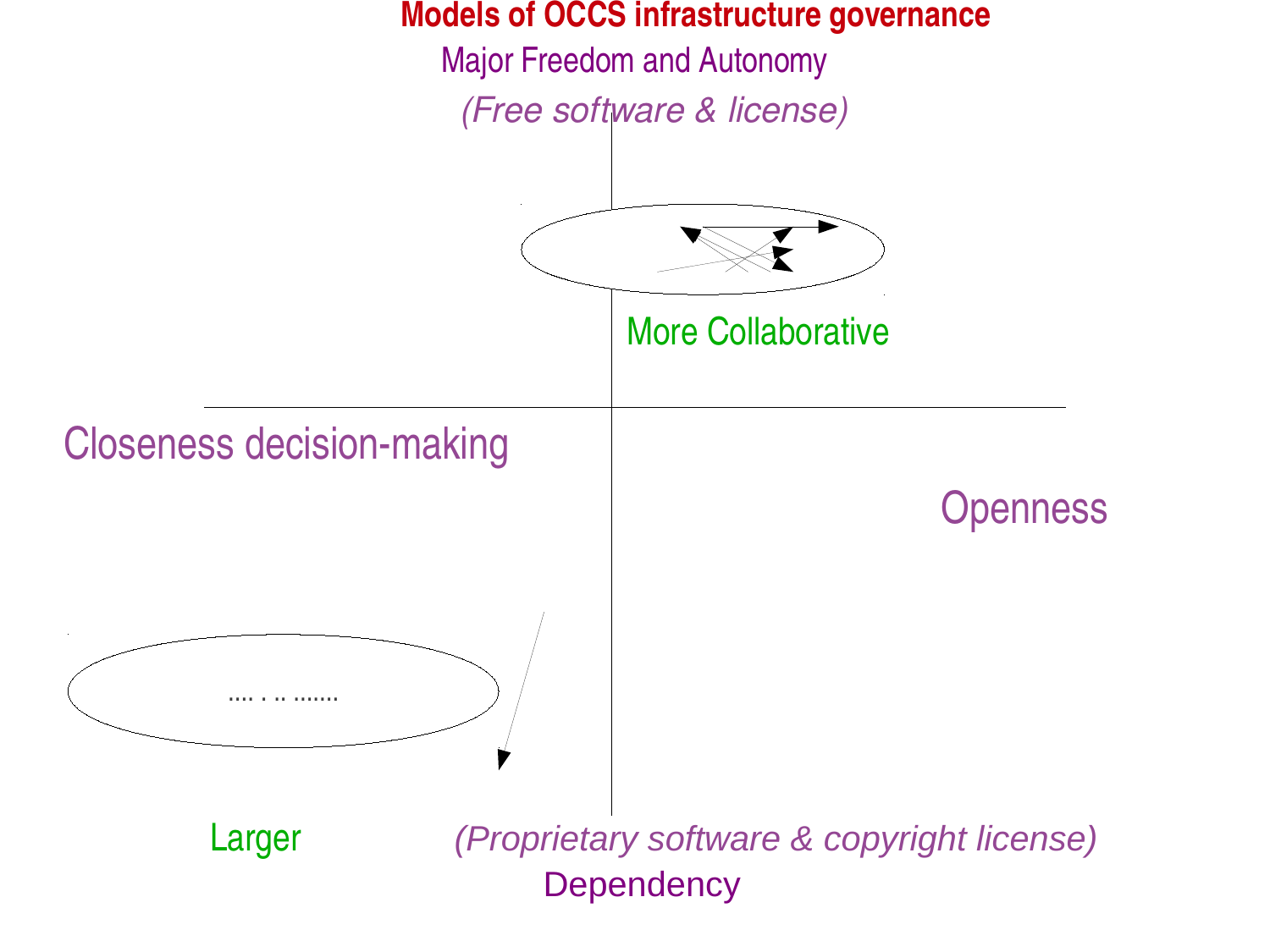Success in terms of **scale of participation involved** does not tend to requere empowering conditions (self-governance) and could be developed under dependency and control conditions of the infrastructure provider.

Success in terms of acchiving **complex goals** tend to be more acchived with empowering (self-governace) and freedom and autonomy conditions.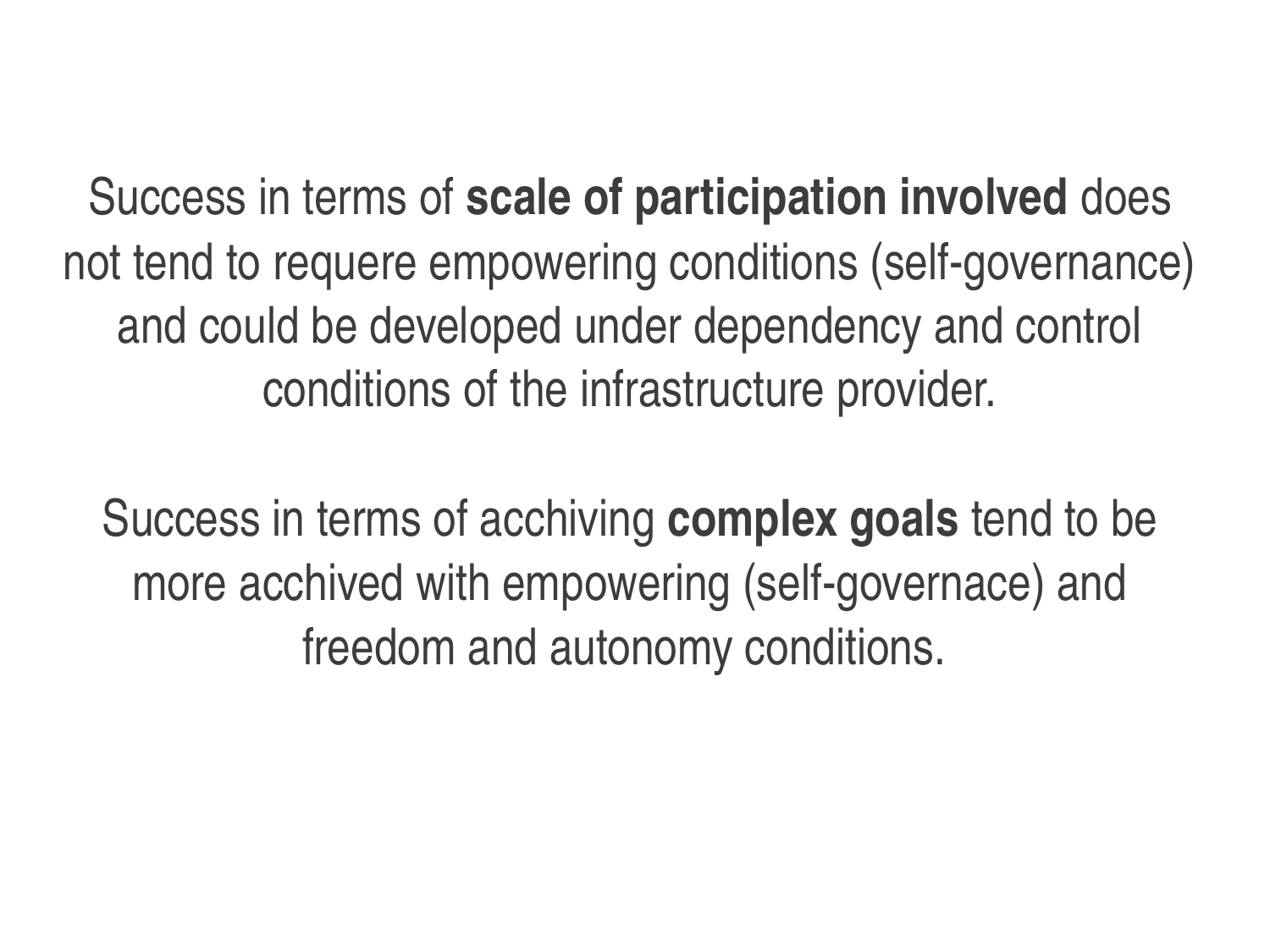#### **Infrastructure governance: Conflictual logics**

Major Freedom and Autonomy *(Free software & license)*

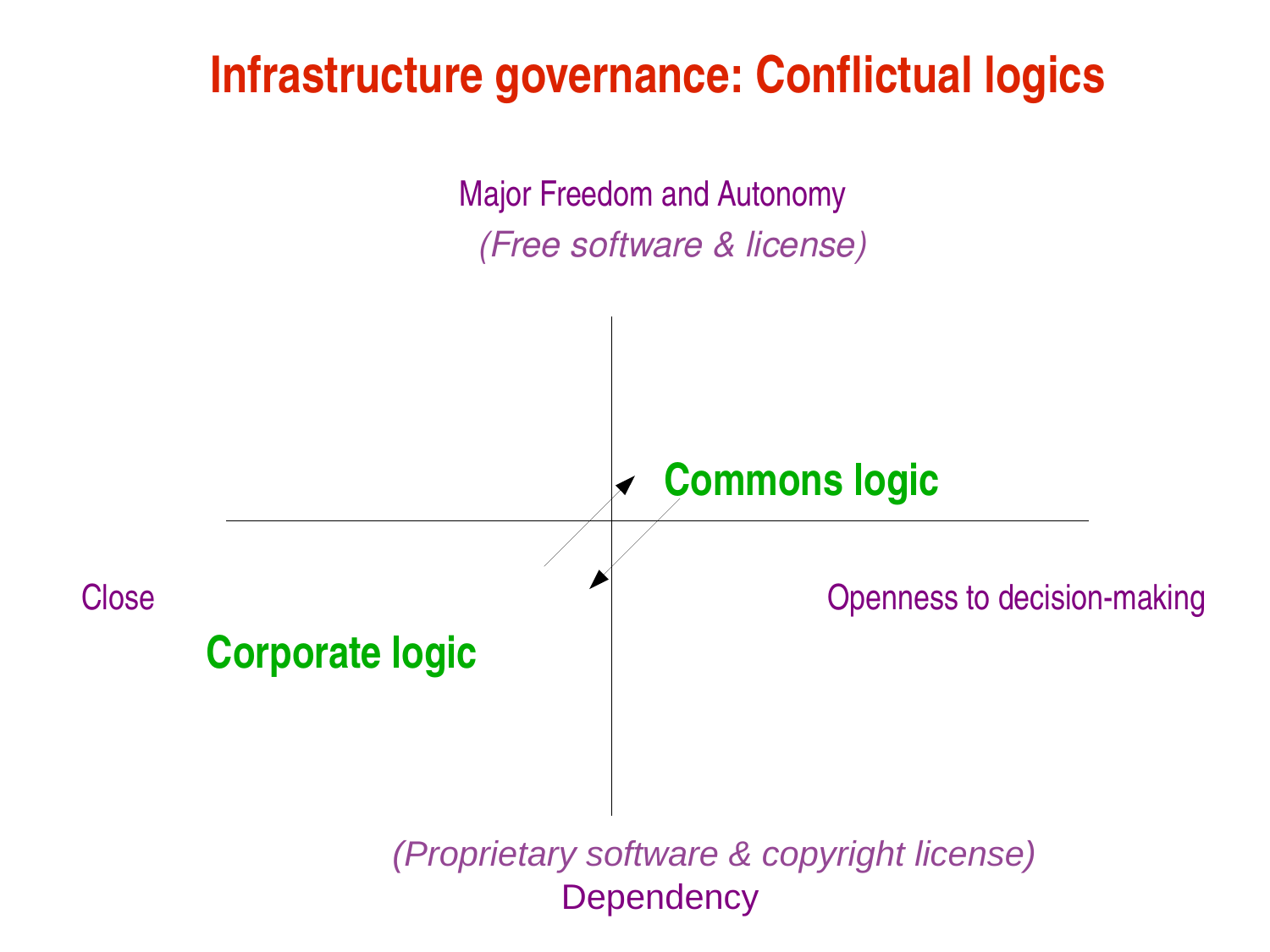## **Digital Commons definition**

*Information and knowledge resources that* 

*\* is collectively created and owned or shared between a community* 

*\* is (generally freely) available to use and reuse by third parties.*

*\* the community of people building them can intervene in governing their interaction processes and the shared resources*.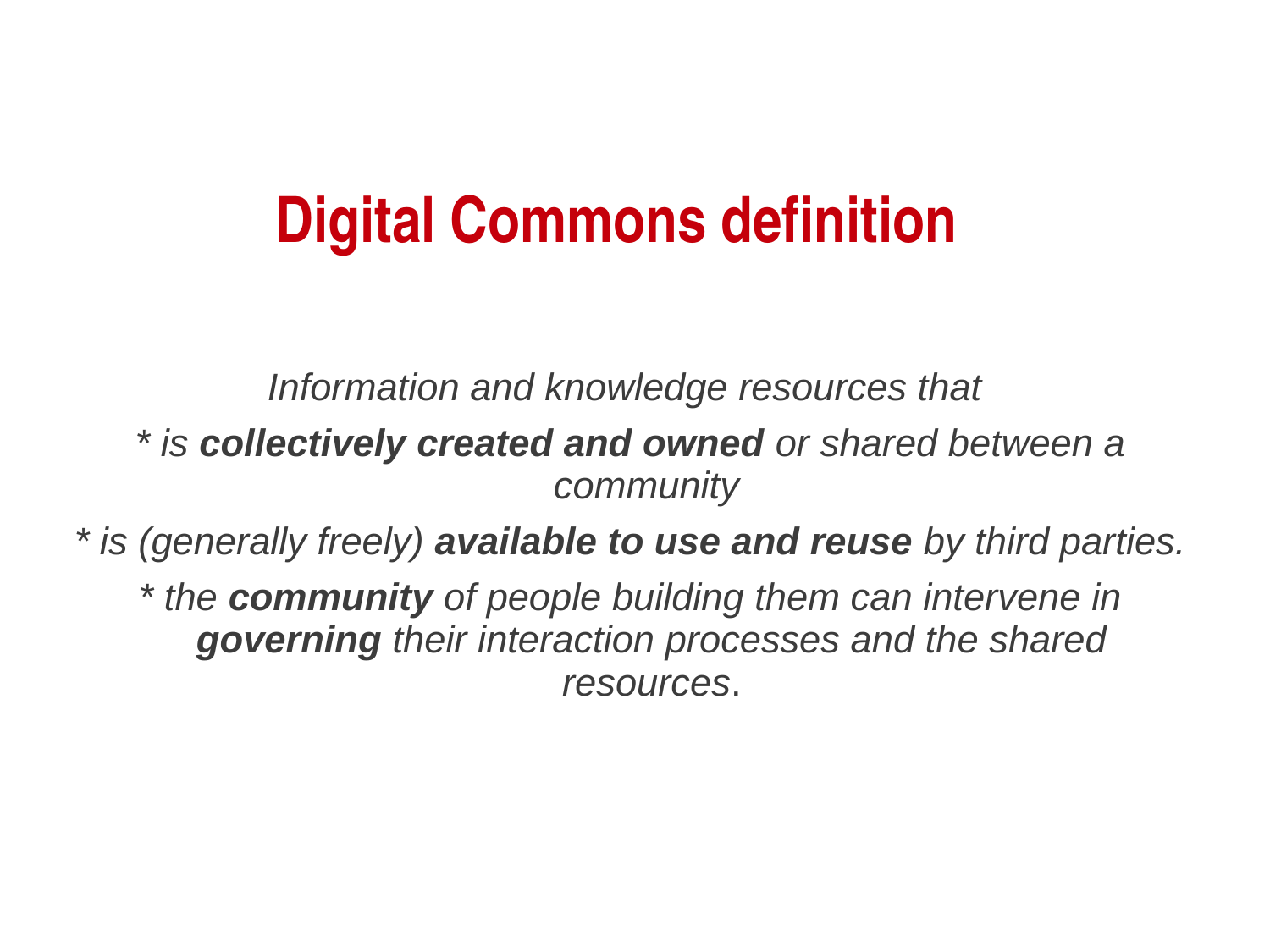#### **Infrastructure governance: Type of outcomes**

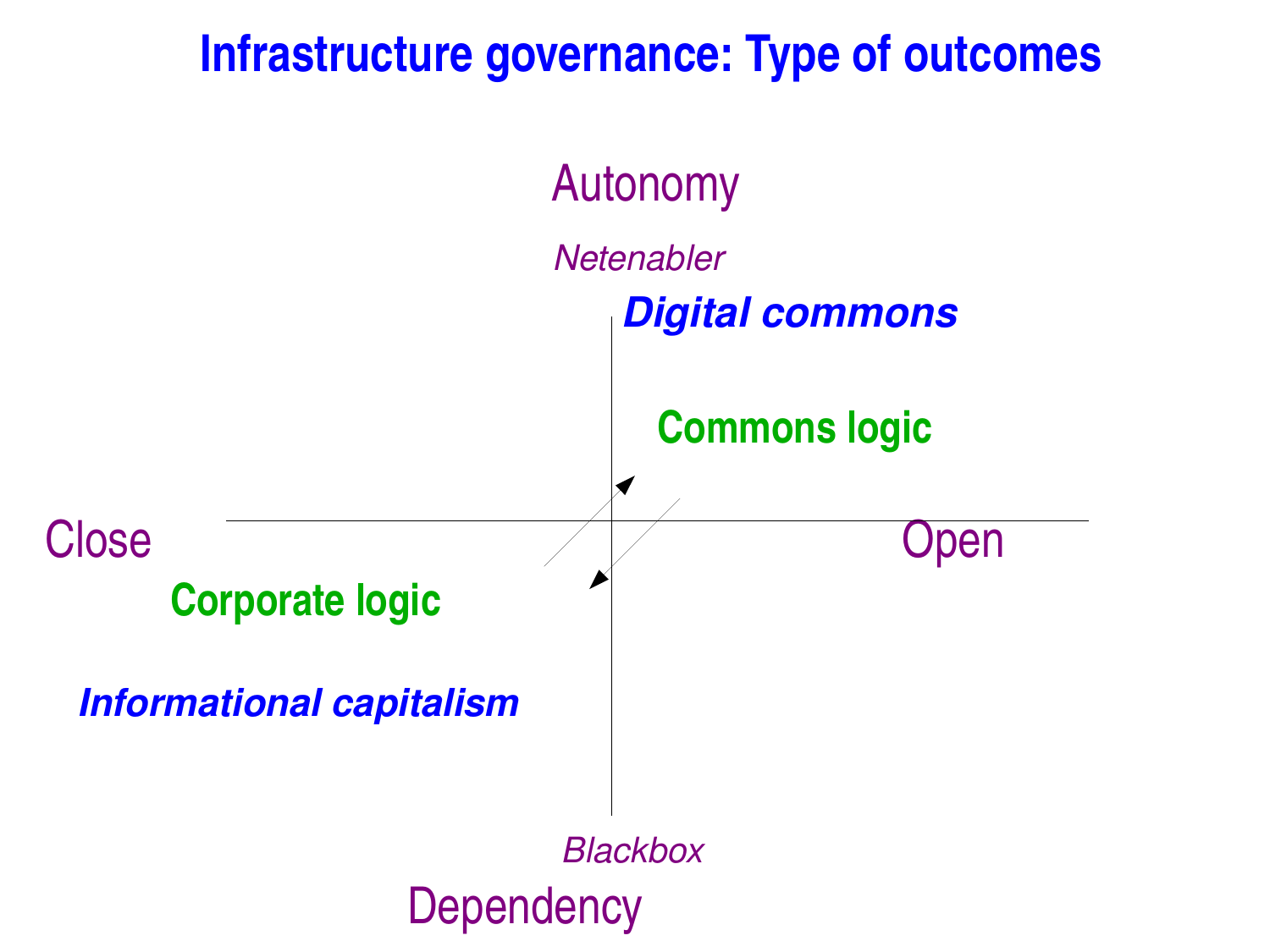**Conflict between commons** *versus* **corporate logic:** 

# **Free Culture Movement and digital rights movements**